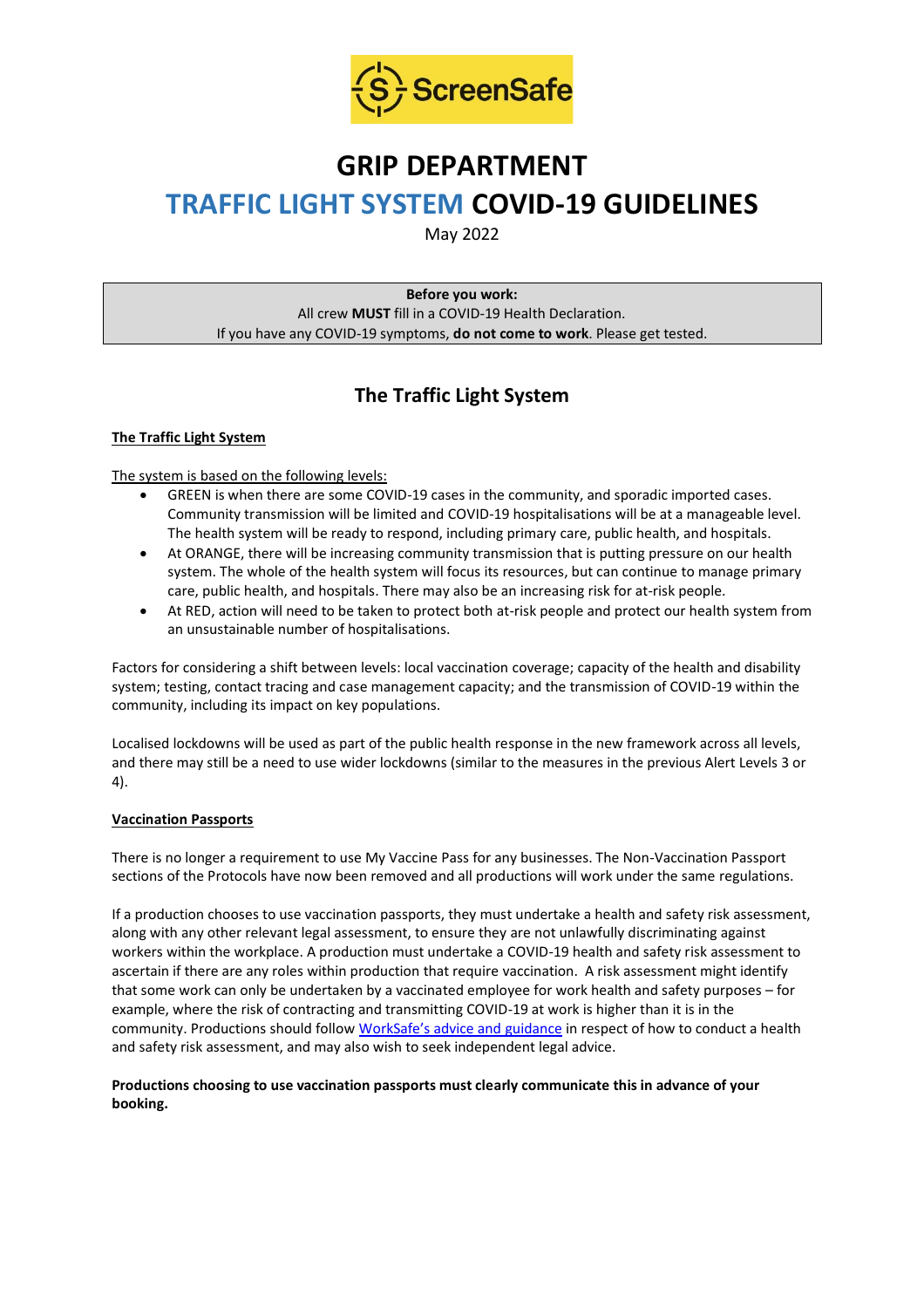|                                     | <b>RED</b>                                                                                                                                        | <b>ORANGE</b>                                                                                                                                                 | <b>GREEN</b>                                                                                                               |
|-------------------------------------|---------------------------------------------------------------------------------------------------------------------------------------------------|---------------------------------------------------------------------------------------------------------------------------------------------------------------|----------------------------------------------------------------------------------------------------------------------------|
| Expected                            | All scale productions,                                                                                                                            | All scale productions,                                                                                                                                        | No restrictions on                                                                                                         |
| productions                         | provided they can work<br>with minimum 1m physical<br>distancing requirements<br>and strict guidelines in<br>regards to Close Proximity<br>work.  | provided they can work<br>with a recommended 1m<br>physical distancing<br>requirement and<br>appropriate guidelines in<br>regards to Close Proximity<br>work. | production.                                                                                                                |
| Crew                                | Crew to work from home<br>where possible.<br>Day players, casuals and<br>extras need stringent<br>screening.                                      | Production should facilitate<br>crew working from home if<br>appropriate.                                                                                     | No restrictions.                                                                                                           |
| Physical                            | Minimum 1m                                                                                                                                        | Recommended 1m                                                                                                                                                | No restrictions.                                                                                                           |
| Distancing                          |                                                                                                                                                   |                                                                                                                                                               |                                                                                                                            |
| Personal                            | Face coverings are strongly                                                                                                                       | Face coverings are strongly                                                                                                                                   | PPE must be available for                                                                                                  |
| Protective<br>Equipment             | recommended.                                                                                                                                      | recommended.                                                                                                                                                  | those who wish to (or who<br>are requested to) use it.                                                                     |
|                                     | Face coverings mandatory<br>on flights, public transport,<br>taxis, retail, public venues,<br>recommended whenever<br>leaving the house.          | Face coverings are<br>mandatory on flights,<br>public transport, taxis,<br>retail and public venues.                                                          | Face coverings are<br>mandatory on flights.                                                                                |
| <b>Close Proximity</b>              | Close Proximity work can                                                                                                                          | Close Proximity work can                                                                                                                                      | No restrictions.                                                                                                           |
| Work                                | be undertaken with strict                                                                                                                         | be undertaken with                                                                                                                                            |                                                                                                                            |
| Make Up<br>Costume<br><b>Stunts</b> | PPE & hygiene measures in<br>place.<br>Please refer to the Close                                                                                  | appropriate and agreed<br>PPE & hygiene measures in<br>place.                                                                                                 | Vigorous hygiene standards<br>to be maintained.<br>Crew may be asked to wear                                               |
| Close Actor<br>Interaction          | Proximity guidelines.                                                                                                                             | Please refer to the Close<br>Proximity guidelines.                                                                                                            | PPE.                                                                                                                       |
| Surveillance<br><b>Testing</b>      | Surveillance testing is<br>highly recommended.                                                                                                    | Surveillance testing should<br>be considered.                                                                                                                 | Some productions may<br>wish to utilise regular<br>surveillance testing.                                                   |
| Food / Catering                     | Contactless service only.<br>Unit/Craft Services should<br>be "café-style". Or<br>individual snack packages<br>can be prepared and<br>handed out. | Contactless service is<br>recommended.<br>Unit/Craft Services should<br>be "café-style". Or<br>individual snack packages<br>can be prepared and               | General food hygiene<br>standards are adhered to.<br>Hand washing, sanitiser<br>stations available in all<br>eating areas. |
|                                     |                                                                                                                                                   | handed out.                                                                                                                                                   |                                                                                                                            |

### **QUICK GUIDE TO THE TRAFFIC LIGHT LEVELS**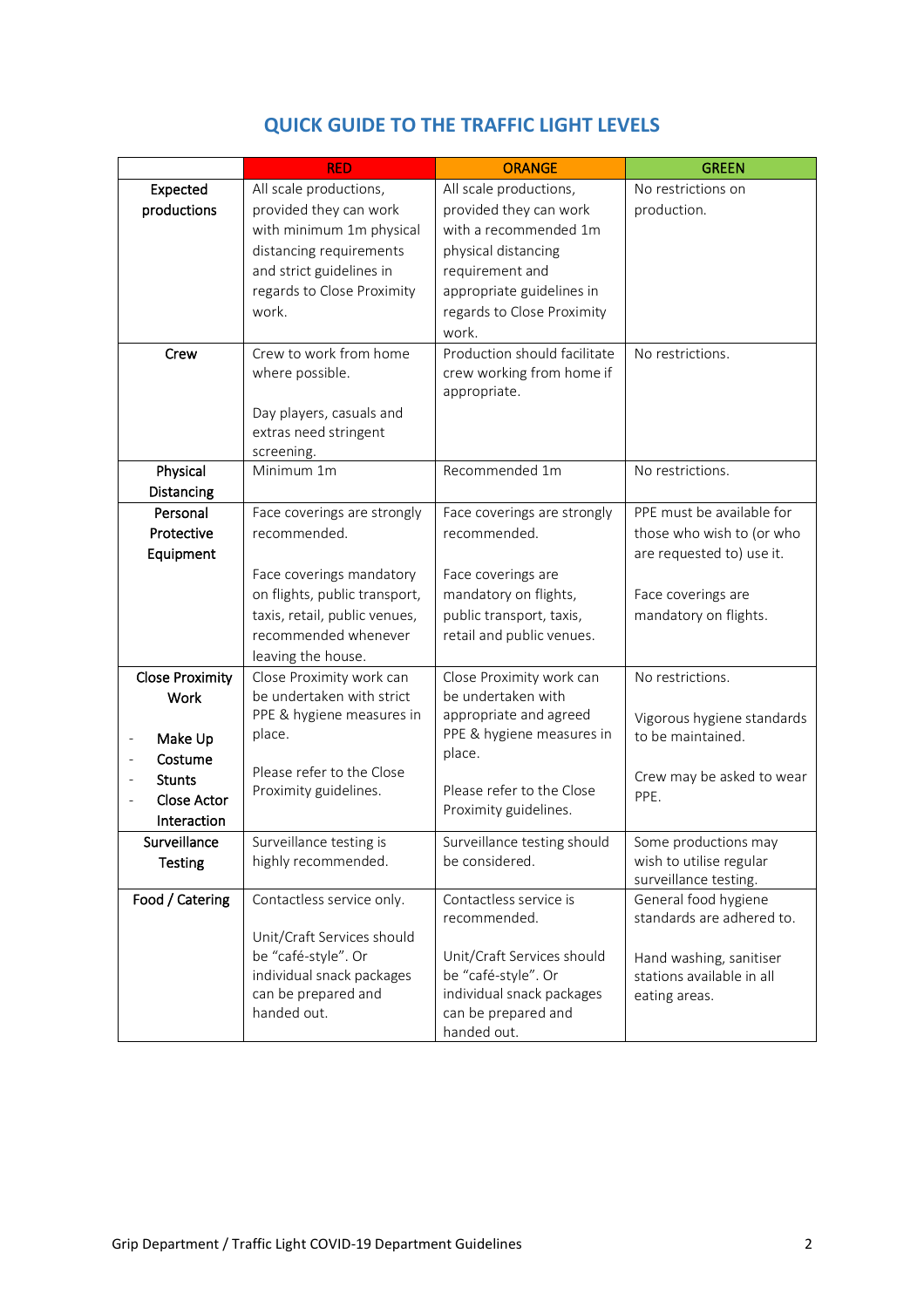### **DEPARTMENT SPECIFIC GUIDANCE – GRIP DEPARTMENT**

**Grip crew must be aware of and trained to work under the specific Traffic Light settings prior to commencing work, including the correct use of PPE and physical distancing requirements.**

**The below is a guide only and should be applied appropriate to the relevant regional Traffic Light Setting. The higher the Traffic Light level, the stricter adherence. Please consult with your H&S officer if you have any questions or concerns.**

#### **Introduction to Department undertakings:**

- Pre-Production tasks remote (home)
- Pre-Production tasks at grip yard/supplier
- Management/coordination of Grip team
- Liaison with DOP and other departments in regard to technical requirements
- On-Set operation and troubleshooting as required

#### **Department Bubbles**

- Off Set Grip Department bubble (remote preparation).
- Off Set Grip Department bubble (production office / grip yard preparation)
- On Set Grip Department bubble (Unit/Tech base only)
- On Set Grip Department bubble (Unit/Tech base AND on Set)
- On Set Department HODs/Department Liaison bubble
- On Set Department HODs/Department Liaison bubble

#### **Contact Tracing:**

- Productions are encouraged to have contact tracing of some sort in place to prevent a wider production outbreak, but it is no longer a Government requirement.
- All crew or approved site visitors must sign a COVID-19 Declaration before starting work or visiting a work site
- If using vaccination passports, production to ensure anyone entering a controlled worksite has a valid and current vaccination passport.
- All entry and exit points should be controlled and monitored.
- All workers should keep a log of non-worksite locations (i.e. stores, etc.) and interactions (meeting suppliers, location owners, etc.) they have during working hours.
- All workers are recommended to keep note of their interactions outside of work hours (whilst on a iob).

#### **Personal Hygiene Requirements and Measures**

- Any worker who feels unwell must not come to work, if unwell at work they must go home.
- If a worker displays any of the symptoms of COVID-19, please call Healthline immediately (0800 358 5453) or your doctor. Production and the Health & Safety Departments must also be notified. And all close contact workers to be identified.
- If a person or persons are confirmed or probable cases of COVID-19, site closure(s) should be considered. This decision should be made on the advice of a public health officials based on information on the extent of the exposure.
- Please wash/sanitise your hands upon arrival at a work site.
- A strict personal hygiene & hand washing/sanitising regime must be observed in line with the ScreenSafe and Ministry of Health guidelines.
- Personal work stations to be cleaned/sanitised each day.
- In accordance with Ministry of Health guidelines, PPE (gloves and masks) should be available.
- Within all Traffic Light Settings, face coverings are strongly recommended. And it would be expected that most productions will require them as part of their H&S plan.
- If you choose to wear PPE, the type is up to you and should be based on the level of risk for your business or service, the working proximity, the physical work area, and the length of time people are together.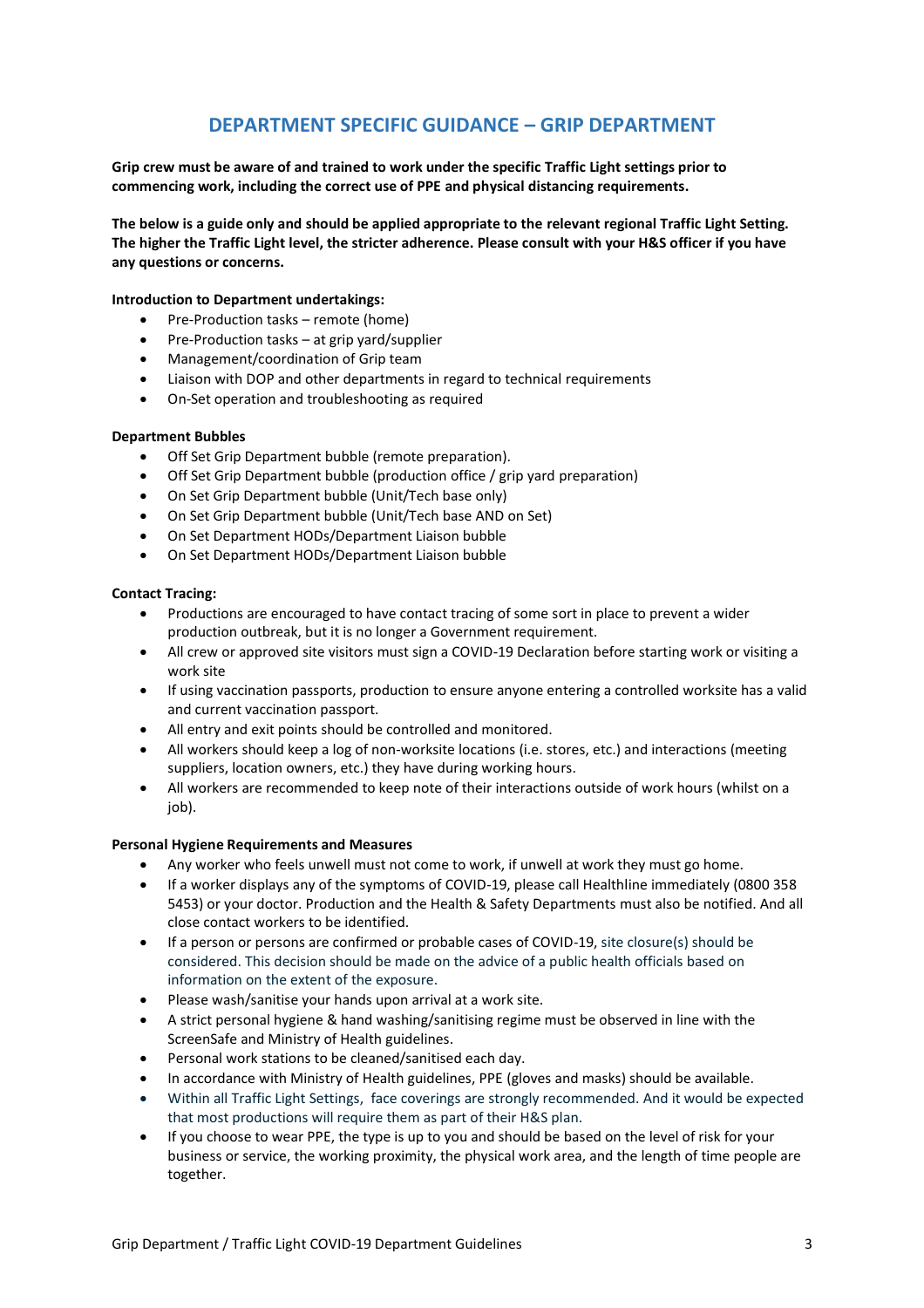• Work should only be completed within one metre if it can't otherwise be achieved. The time spent in Close Proximity needs to be kept to a minimum.

#### **Work Space Hygiene**

#### **On and off set**

- Hand sanitising stations and PPE (gloves, masks) should be readily available at production office/location/grip yard/grip truck and outside of communal facilities (ie. Portaloos).
- Equipment cleaning products should be readily available at production office/grip yard/location/grip truck.
- Make sure grip crew are trained in appropriate equipment cleaning/sanitising, particularly for delicate electrical equipment like drones, remote heads, etc.
- Consider workspace layout, avoid face to face desks, and space desks 1 metre apart where possible. Engineered barriers may be necessary where this separation is not practicable.
- Personal kit/equipment/laptops to be used only by one person.
- Grip equipment and Grip Truck to be sanitised at the end of each day. For larger productions, consider a designated truck coordinator who is dedicated to maintaining high hygiene practices with the equipment leaving and arriving back at the truck or yard.
- Consider investing in or hiring a sanitising fogging machine to sanitise truck/van and avoid additional time/crew resourcing to individually clean/spray equipment.
- Regular aeration of grip yard/truck, open windows when possible. Avoid recycling air.
- Air conditioning should be run on fresh air setting, not on recirculate.
- For more permanent gear storage areas (i.e. at studio or a long-term location), make sure only approved grip crew are allowed access.
- Sanitise surfaces & mop floors at the end of each day where required.
- No visitors to site. Only workers involved in the project to enter any locations or work sites.

#### **Kitchen & Catering**

- Stagger lunch where possible and apply physical distancing measures.
- Depending on the current level, consider no open snacks, fruit or shared food.
- Consider lunch box style lunches to be prepared, or where appropriate, subsidy for workers who are required to bring own lunch.
- All communal cutlery & crockery must be sterilised in dishwasher. Compostable cutlery & crockery to be used if sterilisation is not possible.
- Communal kitchen items to be sanitised before & after use.

#### **Toilets, Showers & Drying Rooms**

- Physical distancing rules also apply to the use of shared facilities, including toilets, shower and drying rooms.
- Sanitising stations on location available outside of communal facilities (i.e. portaloos).
- If numbers require then add additional toilet facilities, i.e. portaloos
- Hygiene posters and signage should be clearly visible in shared spaces like kitchens, toilets, entrances and exits, etc.

### **Interaction with Other Departments, Suppliers, Cast & Extras**

#### **Gear Prep**

- All suppliers should have their own policy and plan for dealing with the COVID-19 pandemic including contact tracing and the cleaning/sanitising of all equipment. Please notify production if you have concerns.
- Rental houses should have the gear in a prep bay cleaned and ready for pickup or testing, as well as adequate procedures for handling equipment handovers.
- Rental houses should have equipment and hand sanitiser readily available.
- Rental houses should have strict contact tracing procedures in place, i.e. a sign in/out system in place, etc.
- All equipment hand-overs should be contactless.
- PPE should be available for essential inter-departmental meetings.
- Reduce physical interaction with other departments as far as reasonably practicable.
- Interactions with other crew, cast and public must be as per physical distancing protocols.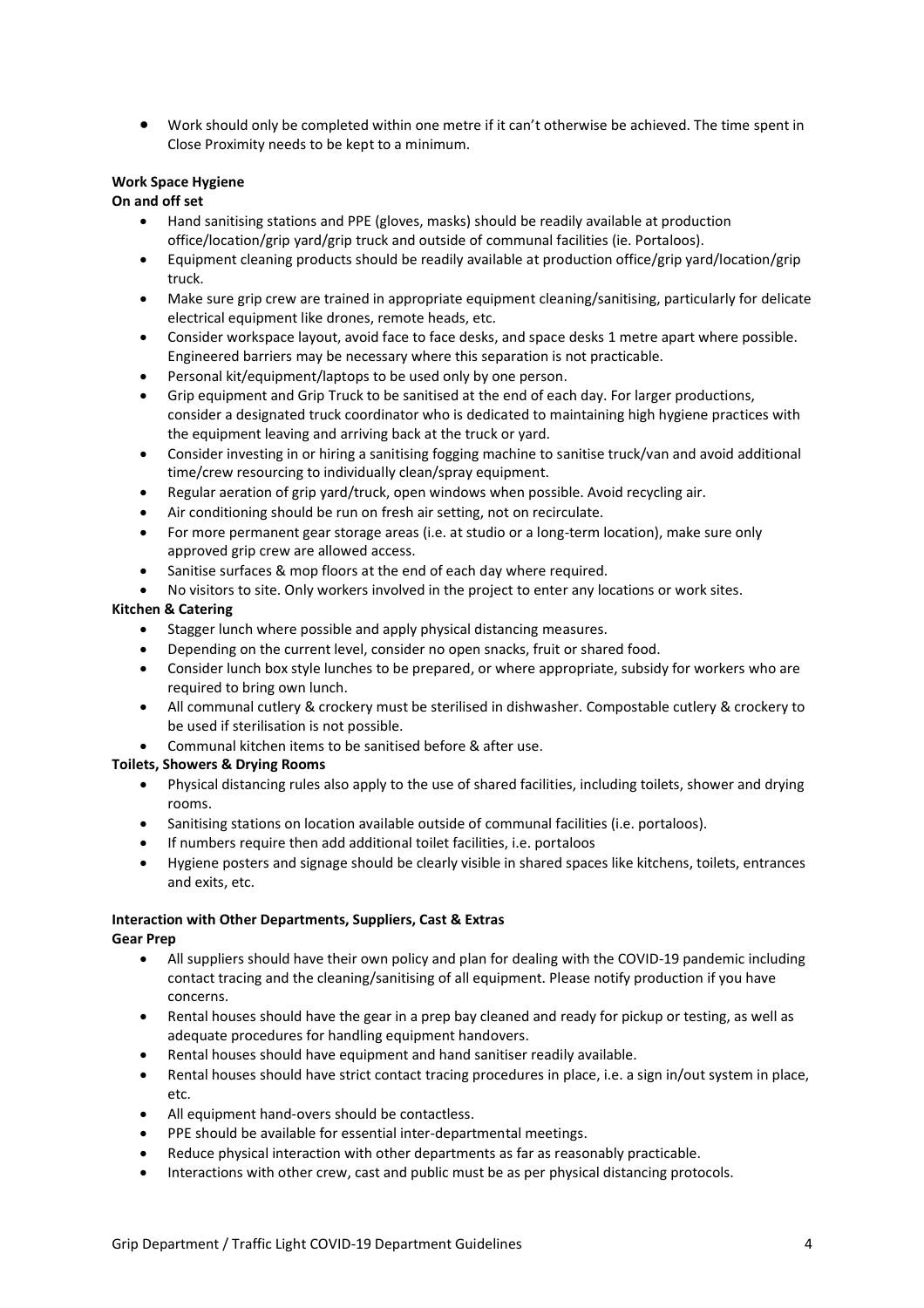#### **Travel**

- Ride-sharing is not recommended unless you are already in a small and regular work bubble and if physical distancing is maintained. Use of a face covering is strongly recommended.
- Crew who travel together should always be part of the same work bubble.
- No recycling air, clean air fan inlet only, open windows where possible.
- Shared vehicles should not be used outside work.
- Swing drivers may be required. Please consult with Transport or Production department to ensure the swing drivers follow all required or requested COVID-19 guidelines, including but not limited to: sanitation, physical distancing, contact tracing and Crew Declaration Forms.

#### **Set Protocol**

- Sets should be treated as closed sets, with essential crew on set only.
- To avoid on-set congestions, liaise with 1<sup>st</sup> AD for appropriate times to make adjustments.
- Steadicam operators should develop protocol for hand off of rigs. I.e. no hand off to grips, or have a dedicated grip or camera assistant to assist between takes to rest the rig. If being assisted regular wipe downs of the rig and hand sanitation should be adhered to.
- Additional equipment, like remote heads, comms, remote focus, etc. should be considered to achieve required physical distancing.
- Consult closely with camera department if you need to plug in or require additional equipment to go on camera. Ideally this will be done by  $1<sup>st</sup>$  AC whenever possible.
- Allow other departments time and space to complete their work.
- In the more restrictive Traffic Light levels you may need to create a zone around the camera with only one person within the zone at a time. I.e. DOP/Operator should step away from camera when adjustments needed by 1st/2nd AC or Grip/Sound (though preferably just a 1st AC would be making adjustments)
- Slating must only be done where physical distancing is achievable.
- For enclosed shooting sets, please ensure regular aeration, open windows when possible. It is recommend that crew are allowed time during the day to get fresh air.

#### **Low-Loaders & Car Shoots**

- Remote heads and operator free setups (fixed door mount, etc.) are preferred whenever possible.
- 1m physical distancing should be observed within and around the tracking vehicle and low-loader unless you are approved to be in a Close Proximity Bubble – see below.
- Use of a face covering is strongly recommended.
- Crew on and around tracking vehicle and low-loader should be kept to an absolute minimum. Consider additional vehicles/monitors/wireless senders for other crew.
- No recycling air, clean air fan inlet only, open windows where possible.
- Vehicle interiors and frequent touch surfaces to be cleaned/sanitised between people and at the end of the day.

#### **Equipment & Kit**

- Personal kits should be cleaned at the end of each day.
- All shared kit must be cleaned/sanitised between locations and at the end of each day.
- Hands to be washed/sanitised regularly
- Consider a tag system for identifying cleaned equipment to save time.
- Everything should live cleaned in a case. Assume cases/handles are always exposed and require hand washing after handling.
- Crewing and physical distancing considerations should be given to lifting and moving of heavy equipment like dollies and cranes.
- All hygiene protocols should be adhered to around access equipment, including regular cleaning/sanitising of machinery and harnesses.

#### **Close Proximity Bubbles**

*Close proximity tasks (0-1metre) introduces a higher risk and PCBU's must eliminate or minimize this increased risk by applying the appropriate control measures.* 

• Close contact scenes with less than a metre physical distance (a Close Proximity Environment) must only be done after thorough discussion and mutual agreements with producer, Cast/Agent and other affected departments (H&S, Make Up, etc.).